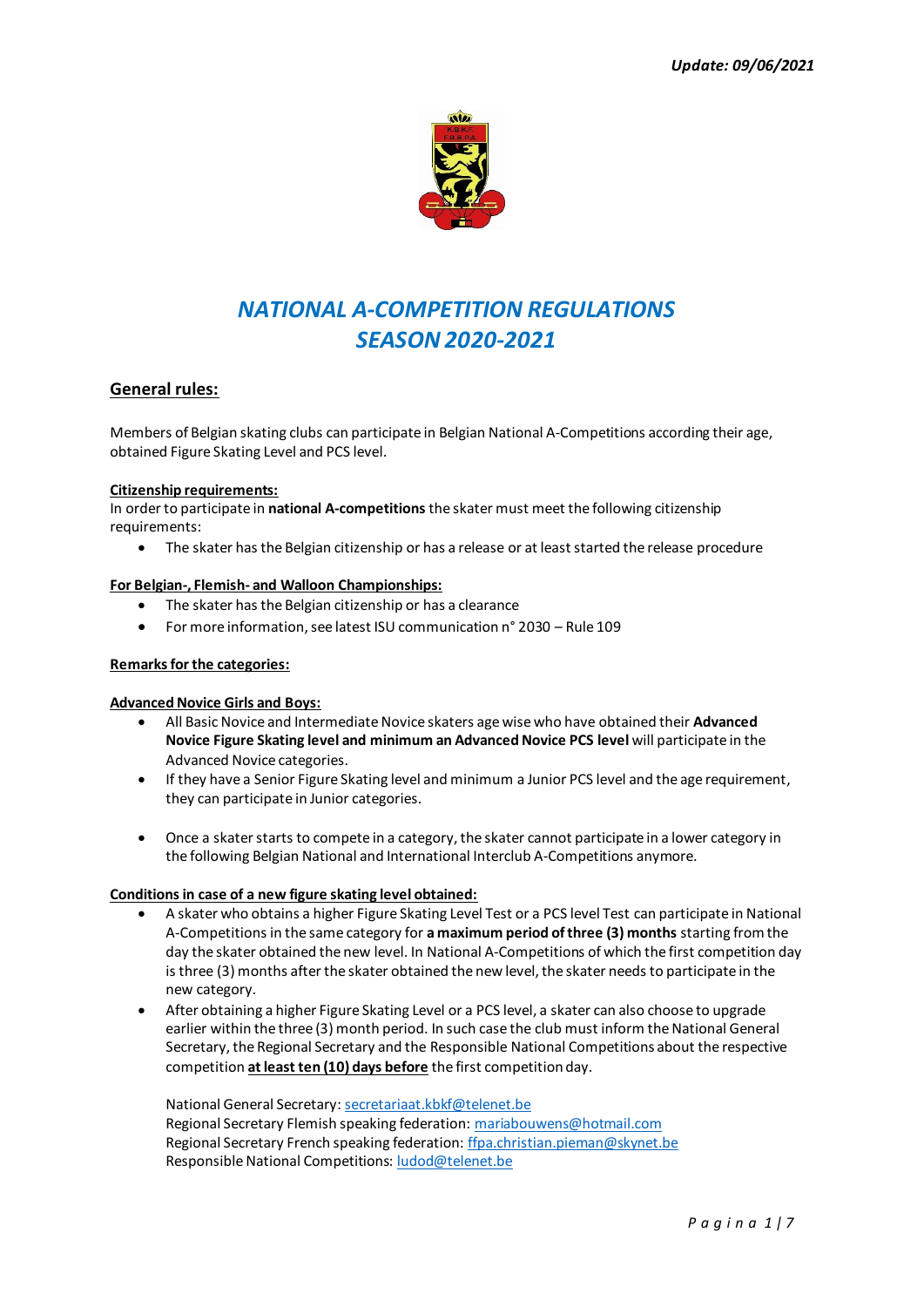### **Combined national competitions:**

• If National A-, B- and/or Adults Competitions are combined in one competition, skaters who can compete in A-competitions **are only allowed** to enter in the A-competition.

### **Categories with more than 36 skaters:**

• If there are categories of more than **36** entries in National A-Competitions, these categories will be divided into two groups based on age by July  $1^{st}$  preceding the competition. Organizing Clubs can also divide into smaller groups as well using the same criteria. Categories of **18** skaters or less won't be divided.

### **Warm-up:**

- **Singles Girls and Boys for all Novice sub-categories:** warm up groups may be maximum up to eight (8) skaters with a preference of six (6) skaters per warm-up group.
- **Junior and Senior Ladies and Men** may warm up together. The warm-up groups may be maximum up to six  $(6)$  skaters.
- If there are less than three Boys/Men in a category, the Boys/Men will warm up together in the first warm-up group of the Girls/Ladies. If there are three Boys/Men or more, they will warm up separately. The competition will always start with the Boys/Men.
- An on-ice line up of the skaters in a warm-up group before the actual warming up is not allowed in National A-competitions. It is only allowed in International Interclub A-competitions, Championships and the National Criterium.

#### **Price awarding ceremony:**

• National Hymns are **NOT** allowed, except at Championships and the National Criterium.

# **Organizing clubs:**

• All Belgian clubs which organize a National A-competition must put these regulations of the federation KBKF/FRBPA in their announcement for the categories for which they are valid.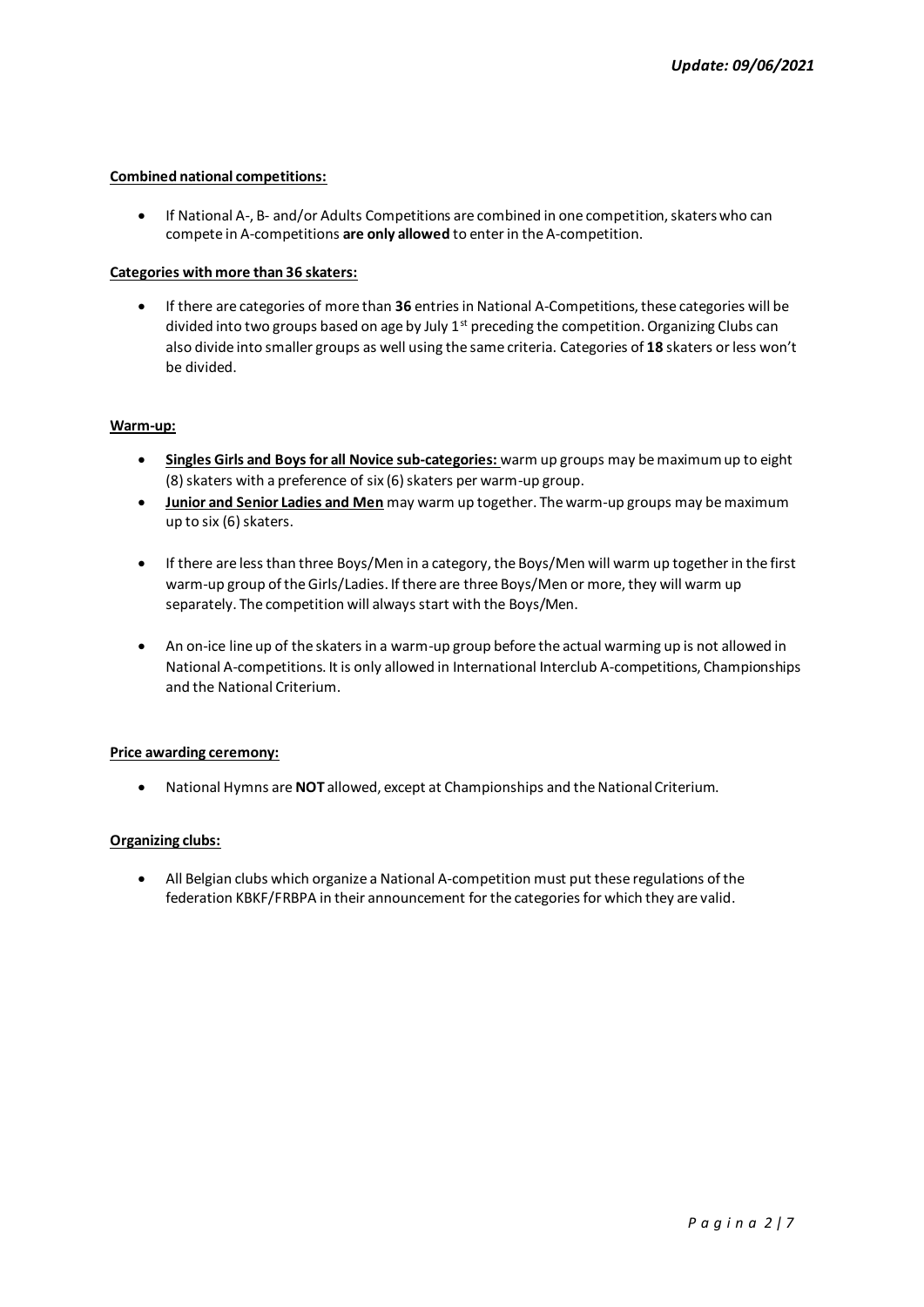# *BASIC NOVICE*

Has not reached the age of thirteen (13) by July  $1<sup>st</sup>$  preceding the competition for Girls and Boys.

Only skaters with the following minimum requirements can participate in this category.

# **Basic Novice Figure Skating level with a PCS Basic Novice level or a higher level**

# **Free Skating Program for Girls & Boys**:

In accordance with ISU communication 2396 Single Skating Basic Novice (or subsequent updates).

**Duration:** 2:30 min +/- 10 sec.

**Warm-up**: 4 minutes.

There will be **no** special factor for jump elements performed in the second half of the Free Program.

# **The Program components are only judged in:**

- Skating Skills
- Performance

**Component factor**: The multiplying factor of the Components Score is:

Free Skating: 2.5

# **Level explanation:**

All elements, which are subject to levels, only features up to **Level 2** will be counted. Any additional features will not count for Level requirements and will be ignored by the Technical Panel.

Skaters can earn a bonus for jumps that are achieved in the Free skating Program. To be eligible for bonus points, jumps must be fully rotated or landed on the quarter (q) and must be in accordance with the Free Skating requirements and the repetition rules for jumps. Jumps can be performed as a solo jump, or in combination or jump sequence. Jumps that are identified by the Technical Panel as under-rotated (<), downgraded (<<) or have a fall or being identified as invalid element (\*) are not eligible to receive bonus points.

In the Free Skating Program , a maximum of **one(1) bonus point** can be achieved: **one (1) bonus point for one (1) double Axel.**

In case of jump combinations or jump sequences, all jumps eligible for a bonus point in accordance with the above regulations and limitations can receive bonus points.

**FALL -0.5 Pt**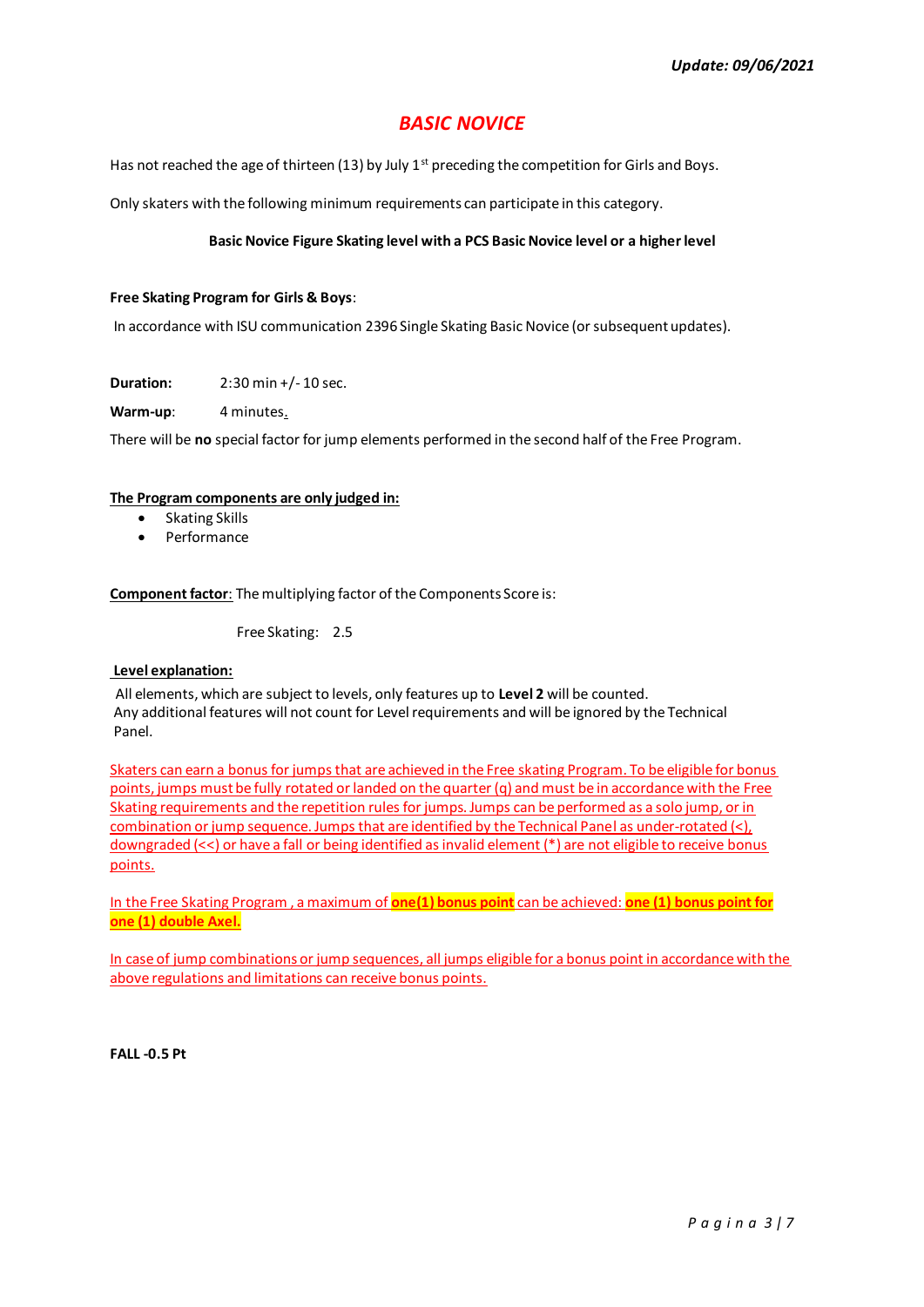# *INTERMEDIATE NOVICE*

Has not reached the age of fifteen (15) by July  $1<sup>st</sup>$  preceding the competition for Girls and Boys.

Only skaters with the following minimum requirements can participate in this category.

# **Intermediate Novice Figure Skating level with a PCS Intermediate Novice level or a higher level**

# **Free Skating Program for Girls & Boys:**

In accordance with ISU communication 2396 Single Skating Intermediate Novice (or subsequent updates).

**Duration:** 3:00 min +/- 10 sec.

**Warm-up:** 5 minutes.

There will be **no** special factor for jump elements performed in the second half of the Free Program.

### **The Program Components are only judged in:**

- Skating Skills
- Performance
- **Interpretation**

**Component factor:** The multiplying factor of the Components Score is:

 Free Skating: 1.7 for Girls 2.0 for Boys

#### **Level explanation:**

All elements, which are subject to levels, only features up to **Level 2** will be counted. Any additional features will not count for Level requirements and will be ignored by the Technical Panel.

Skaters can earn a bonus for jumps that are achieved in the Free skating Program. To be eligible for bonus points, jumps must be fully rotated or landed on the quarter (q) and must be in accordance with the Free Skating requirements and the repetition rules for jumps. Jumps can be performed as a solo jump, or in combination or jump sequence. Jumps that are identified by the Technical Panel as under-rotated (<), downgraded (<<) or have a fall or being identified as invalid element (\*) are not eligible to receive bonus points.

In the Free Skating Program , a maximum of **one(1) bonus point** can be achieved: **one (1) bonus point for one (1) double Axel.**

In case of jump combinations or jump sequences, all jumps eligible for a bonus point in accordance with the above regulations and limitations can receive bonus points.

**FALL -0.5 Pt**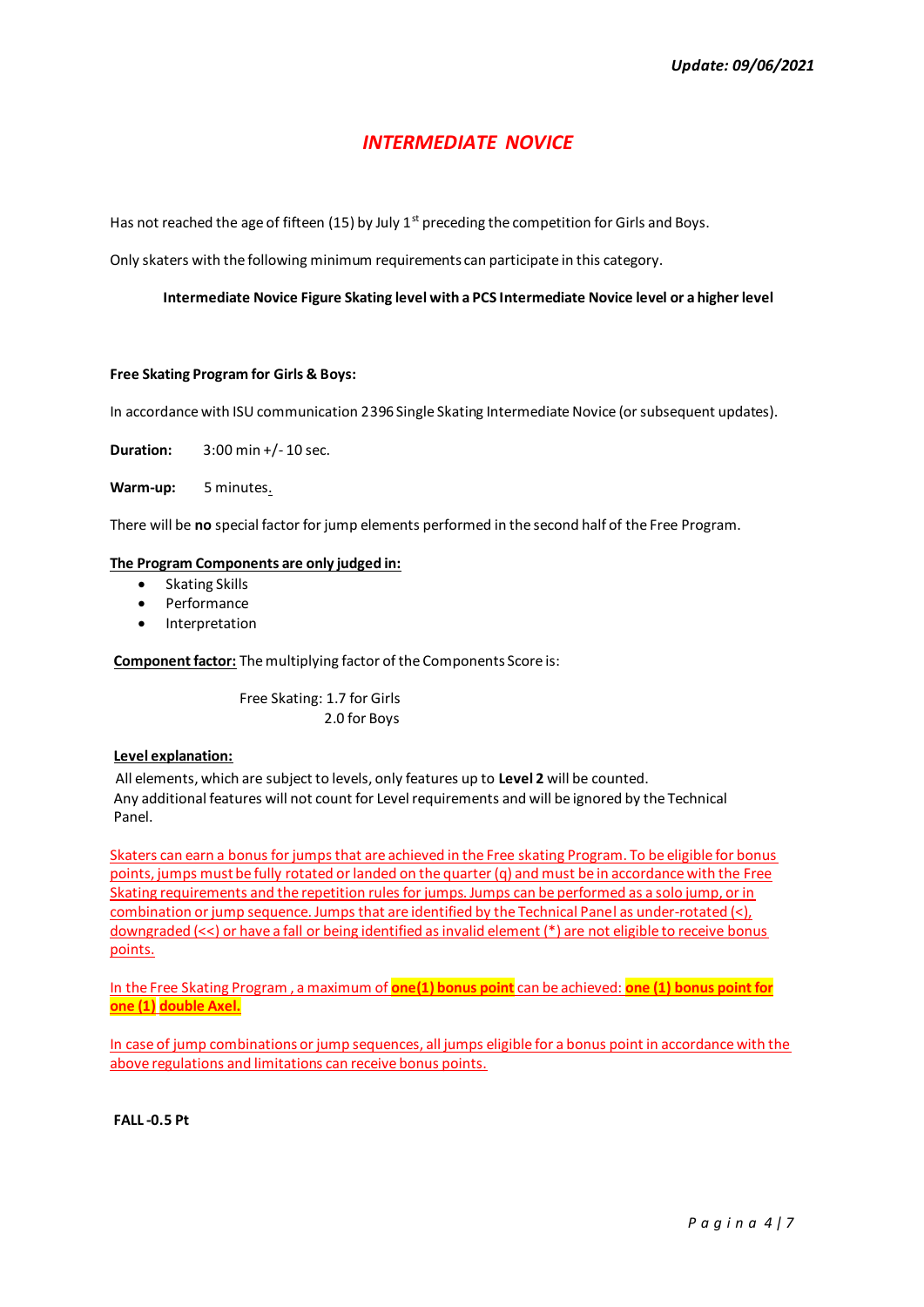# *ADVANCED NOVICE*

Has reached at least the age of nine (9) by July  $1<sup>st</sup>$  preceding the competition for Girls and Boys. Has not reached the age of fifteen (15) by July  $1<sup>st</sup>$  preceding the competition for Girls and Boys.

Only skaters with the following minimum requirements can participate in this category.

# **Advanced Novice Figure Skating with a PCS Advanced Novice level or a higher level**

### **Short Program for Girls and Boys**:

In accordance with ISU communication 2396 Single Skating Advanced Novice (or subsequent updates).

**Duration:** 2:20 min +/- 10 sec.

**Warm-up:** Short Program: 4 minutes Free Skating Program: 5 minutes

There will be **no** special factor for jump elements performed in the second half of the Short and Free Skating Program.

### **Free Skating Program for Girls and Boys**:

In accordance with ISU communication 2328 Single Skating Advanced Novice (or subsequent updates).

**Duration:** 3:00 min +/- 10 sec.

### **The Program Components are only judged in:**

- Skating Skills
- Transitions
- **Performance**
- Interpretation

**Component factor:** The multiplying factor of the Components Score is:

| Short Program: 0.8 for Girls | 0.9 for Boys |
|------------------------------|--------------|
| Free Skating: 1.6 for Girls  | 1.8 for Boys |

# **Level explanation:**

All elements, which are subject to levels, only features up to **Level 3** will be counted. Any additional features will not count for Level requirements and will be ignored by the Technical Panel.

Skaters can earn a bonus for jumps that are achieved in the Free skating Program. To be eligible for bonus points, jumps must be fully rotated or landed on the quarter (q) and must be in accordance with the Free Skating requirements and the repetition rules for jumps. Jumps can be performed as a solo jump, or in combination or jump sequence. Jumps that are identified by the Technical Panel as under-rotated (<), downgraded (<<), with wrong edge (e) or have a fall or being identified as invalid element (\*) are not eligible to receive bonus points.

In the **SHORT** program a maximum of **two (2) bonus points** can be achieved; **one (1) bonus point for one (1) Double Axel and one (1) bonus point for one (1) triple jump.**

In the **Free** Skating, a maximum of **three (3) bonus points** can be achieved: **one (1) bonus point for one (1) Double Axel** and **one (1) bonus point each for any two (2) different Triple jumps**.

In case of jump combinations or jump sequences, all jumps eligible for a bonus point in accordance with the above regulations and limitations can receive bonus points

**FALL -0.5 Pt:**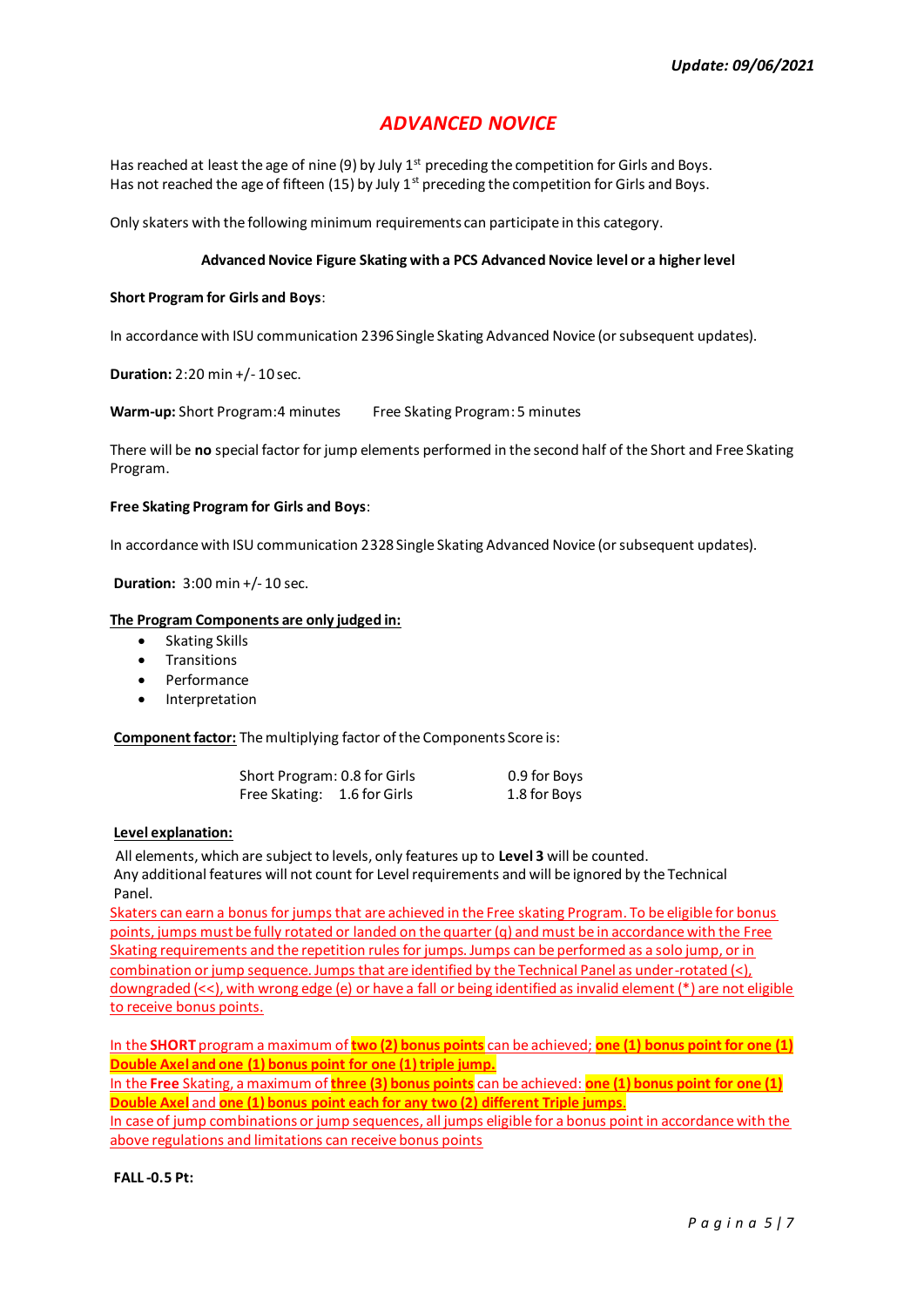# *JUNIOR*

Has reached at least the age of twelve (12) by July  $1<sup>st</sup>$  preceding the competition for Ladies and Men. Has not reached the age of nineteen (19) by July  $1^{st}$  preceding the competition for Ladies and Men.

Only skaters with the following minimum requirements can participate in this category.

# **Junior Figure Skating level with a PCS Junior level or a higher level**

### **Short Program for Ladies & Men**:

The required elements to be skated are those listed in ISU Technical Rules Singles & Pair Skating 2018 Rule 611, paragraphs 1 and 3 for 2018-2019.

**Duration:** 2:40 min +/- 10 sec.

### **Free Skating Program for Ladies & Men**:

The required elements to be skated are those listed in ISU Technical Rules Singles & Pair Skating 2018 Rule 612 and the respective ISU Communication. Special attention should be paid to the "well balanced program".

**Duration:** 3:30 min +/- 10 sec.

**Warm-up:** 6 minutes for Short program and Free Skating each.

**Special factor in short and free program:** In accordance with ISU Rule 353 paragraph 1 h) - (IV) in ISU Technical Rules Singles & Pair Skating 2018

# **The program components:** all five components will be judged

**Component factor:** In accordance with ISU Rule 353, paragraph 1 m) the multiplying factor of the Program Components Score is:

| Short program: 0.8 Ladies | 1.0 Men |
|---------------------------|---------|
| Free Skating: 1.6 Ladies  | 2.0 Men |

### **Level explanation:**

All elements, which are subject to levels, only features up to **Level 4** will be counted. Any additional features will not count for Level requirements and will be ignored by the Technical Panel.

**FALL -1.0 Pt**